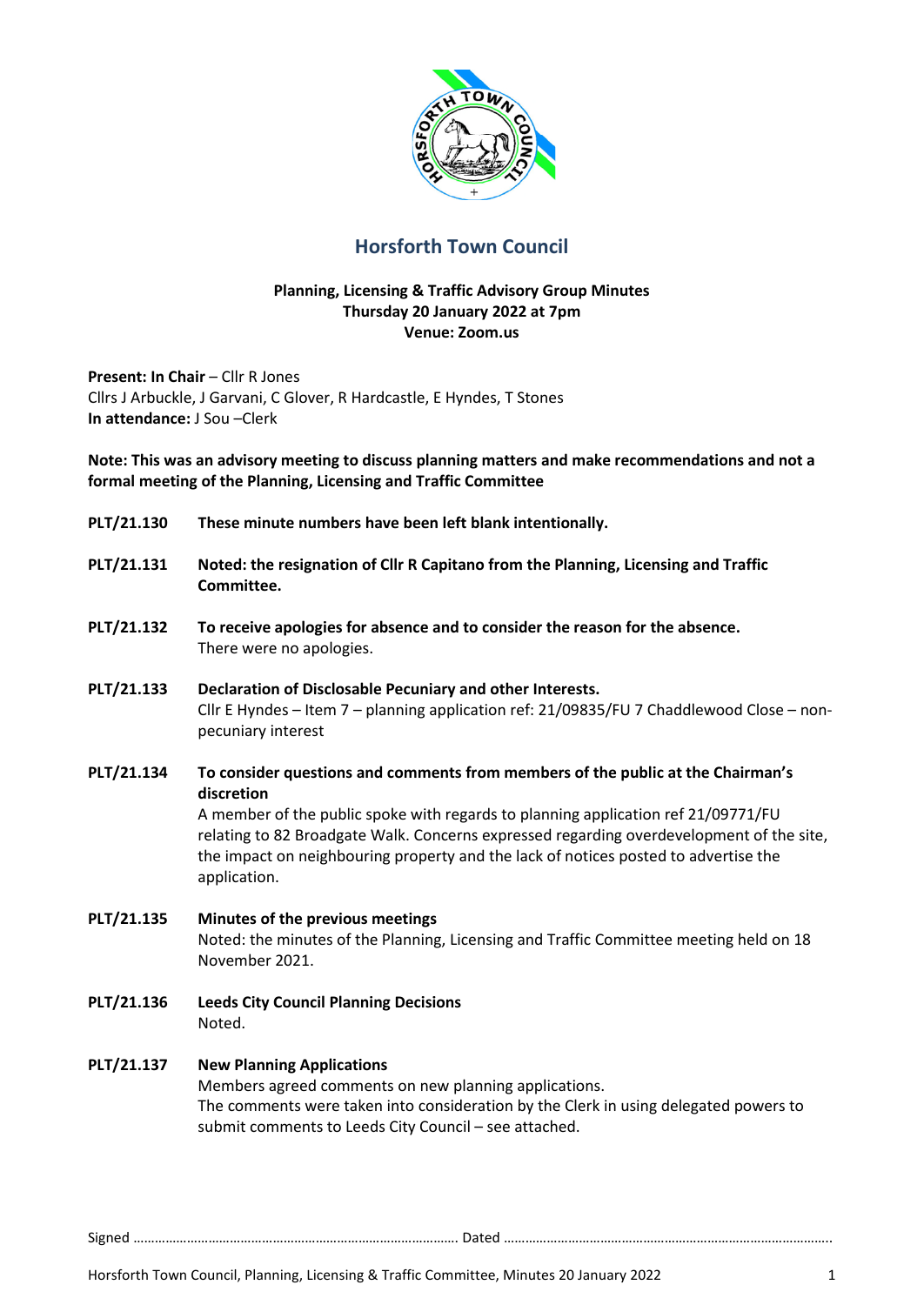#### **PLT/21.138 Planning Appeals & Planning Appeal Decisions**

The following planning appeals were noted:

| App no.     | Address/location                | Appeal ref             |
|-------------|---------------------------------|------------------------|
| 21/07232/FU | 7 Victoria Crescent Horsforth   | APP/N4720/D/21/3288865 |
|             | Leeds LS18 4PT                  |                        |
| 21/08110/FU | 2 West End Rise Horsforth Leeds | APP/N4720/W/21/3288958 |
|             | <b>LS18 5JH</b>                 |                        |
| 21/06812/FU | 123 Hall Park Avenue Horsforth  | APP/N4720/D/21/3289637 |
|             | Leeds LS18 5LY                  |                        |

# **PLT/21.139 Neighbourhood Plan**

A training proposal for the neighbourhood plan was noted. Recommendation that a training proposal at a cost of £900 be accepted and that training should be held in the evening and open to all members.

### **PLT/21.140 Matters for information.**

Noted: the planning application for Leeds Bradford Airport has been called in by the Secretary of State.

### **PLT/21.141 Items for future agenda**

Speed indicator device data to be circulated via email.

# **PLT/21.142 Date of the next meeting**

Next meeting of the Planning, Licensing and Traffic Committee: 17 February 2022. Deadline for agenda items: 8 February 2022.

The meeting closed at 7:27pm

*Distribution: Cllrs J Arbuckle, J Garvani, C Glover, R Hardcastle, E Hyndes, R Jones, T Stones, M Townsley* 

Signed ………………………………………………………………………………. Dated ………………………………………………………………………………..

Horsforth Town Council, Planning, Licensing & Traffic Committee, Minutes 20 January 2022 2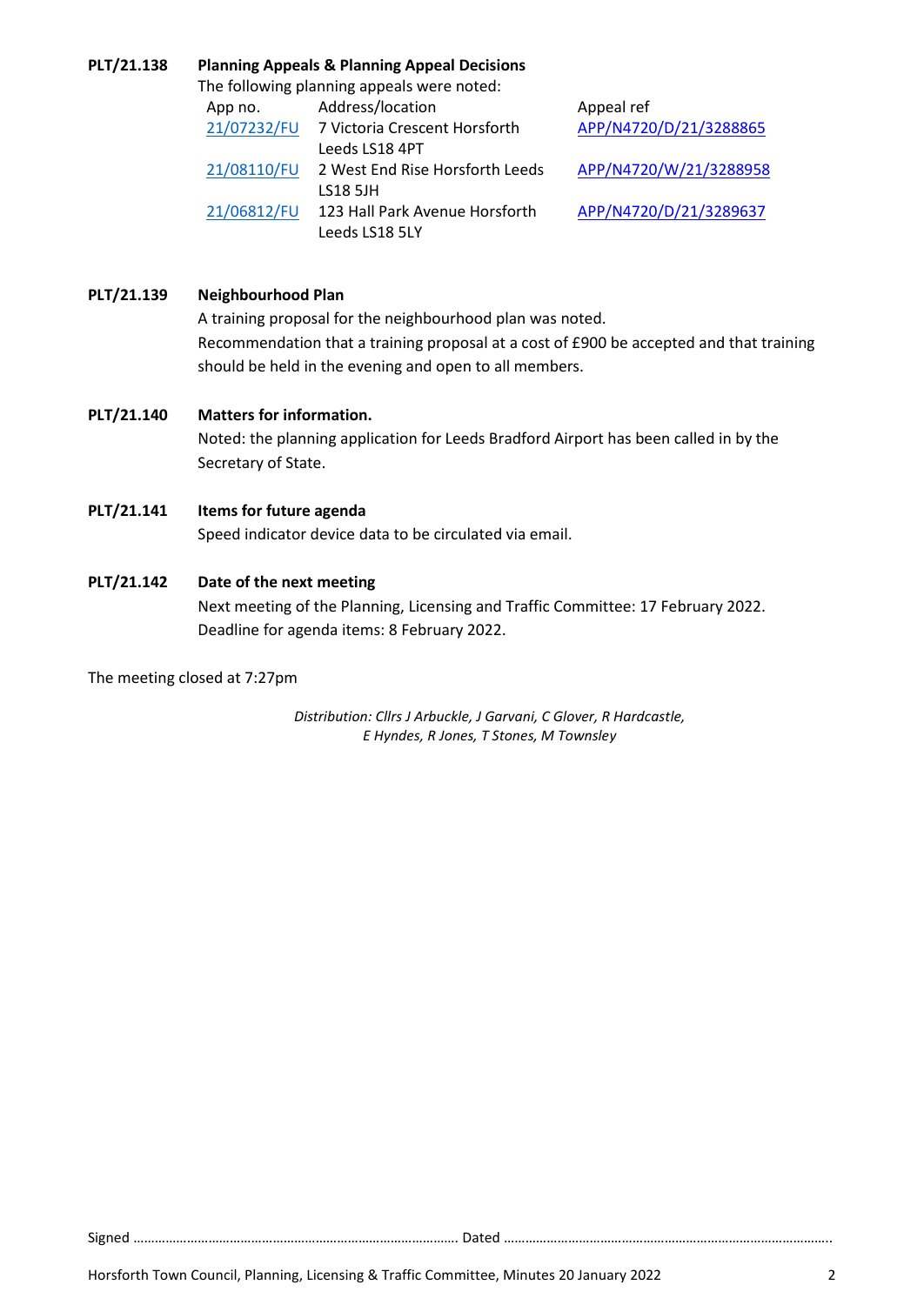| <b>Application</b><br>No. | Address/Location                                                                              | <b>Details</b>                                                                          | <b>Comments</b>                                                                                                                                                                                                                                                                                                                                                                                                                                 |
|---------------------------|-----------------------------------------------------------------------------------------------|-----------------------------------------------------------------------------------------|-------------------------------------------------------------------------------------------------------------------------------------------------------------------------------------------------------------------------------------------------------------------------------------------------------------------------------------------------------------------------------------------------------------------------------------------------|
| 21/09239/FU               | 6 Manor Mews<br>Horsforth Leeds LS18<br>4GU                                                   | Canopy to rear                                                                          | Clerk delegated decision.<br>Horsforth Town Council<br>neither supports not<br>objects to this application.                                                                                                                                                                                                                                                                                                                                     |
| 21/09578/FU               | The Clubhouse King<br>Georges Field<br><b>Brownberrie Lane</b><br>Horsforth Leeds LS18<br>5SB | Alterations involving re-<br>grading and drainage of<br>existing grass football pitches | Clerk delegated decision.<br><b>Horsforth Town Council</b><br>neither supports not<br>objects to this application.                                                                                                                                                                                                                                                                                                                              |
| 21/09598/FU               | 1 Perth Mount<br>Horsforth Leeds LS18<br>5SH                                                  | Single storey side extension                                                            | Clerk delegated decision.<br>Horsforth Town Council<br>neither supports not<br>objects to this application.                                                                                                                                                                                                                                                                                                                                     |
| 21/09708/FU               | 1 Bletchley Close<br>Horsforth Leeds LS18<br>4FD                                              | Single Storey Rear Extension                                                            | Clerk delegated decision.<br>Horsforth Town Council<br>neither supports not<br>objects to this application.                                                                                                                                                                                                                                                                                                                                     |
| 21/09771/FU               | 82 Broadgate Walk<br>Horsforth Leeds LS18<br>4HB                                              | Two storey side extension;<br>Single storey rear extension                              | Clerk delegated decision.<br>Horsforth Town Council<br>objects as the proposal<br>would be overdevelopment<br>of the site and would lead<br>to loss of off-street<br>parking.                                                                                                                                                                                                                                                                   |
|                           |                                                                                               |                                                                                         | The Town Council is also<br>informed that notice of the<br>application was not<br>displayed on or near the<br>site and that neighbours<br>therefore may not have<br>been aware of the<br>application. If there was a<br>requirement to display a<br>notice that was not<br>complied with, the Town<br>Council would ask that<br>notice is given as required<br>and that an extension of<br>time is given for<br>neighbours to make<br>comments. |

Signed ………………………………………………………………………………. Dated ………………………………………………………………………………..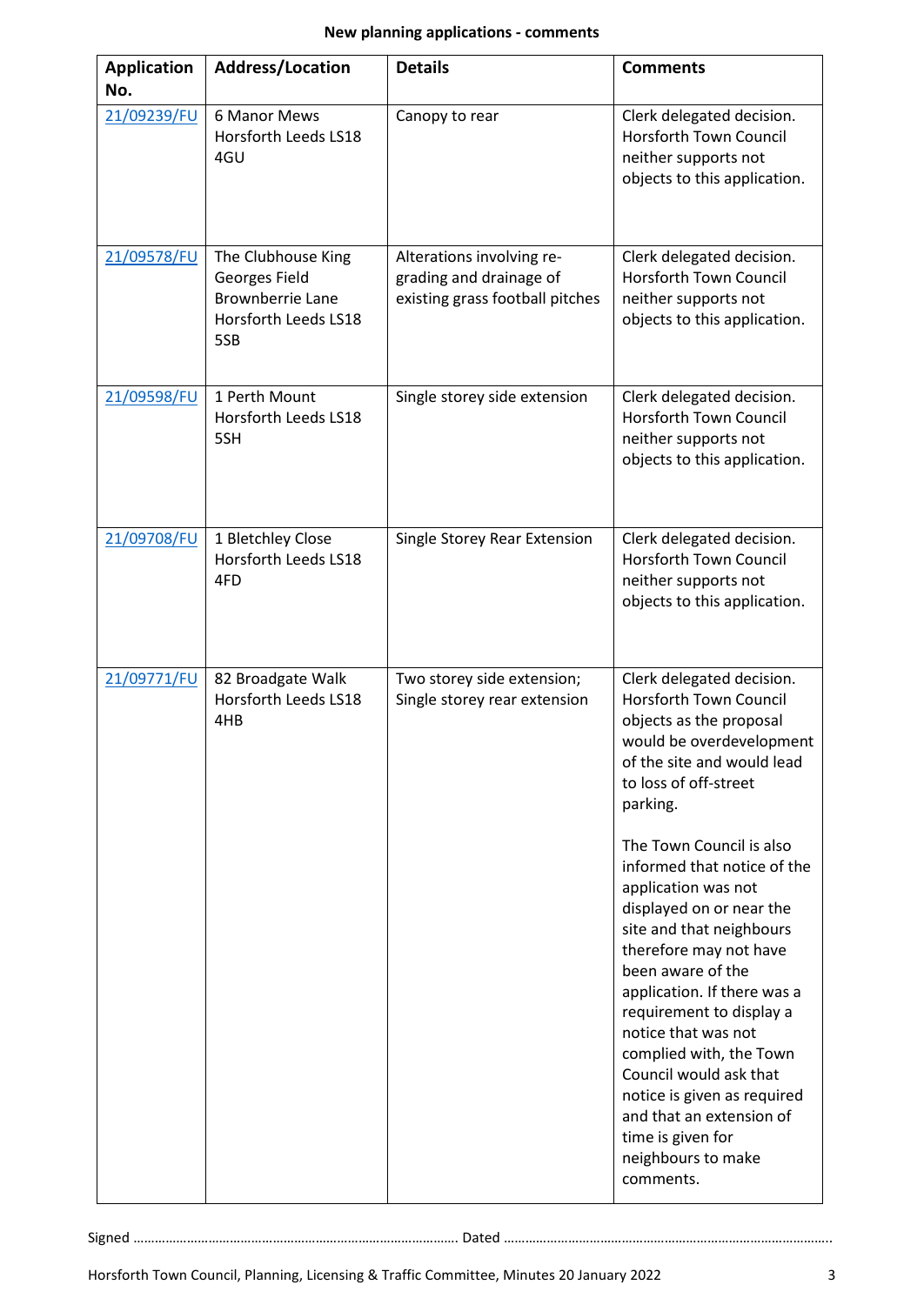| <b>Application</b><br>No. | Address/Location                                       | <b>Details</b>                                                                                                                          | <b>Comments</b>                                                                                                                          |
|---------------------------|--------------------------------------------------------|-----------------------------------------------------------------------------------------------------------------------------------------|------------------------------------------------------------------------------------------------------------------------------------------|
| 21/09835/FU               | 7 Chaddlewood Close<br>Horsforth Leeds LS18<br>5AQ     | Two storey side extension,<br>single storey side/rear infill<br>extension with patio /balcony<br>to rear and basement rear<br>extension | Clerk delegated decision.<br>Horsforth Town Council<br>neither supports not<br>objects to this application.<br>Note: Cllr E Hyndes - NPI |
|                           |                                                        |                                                                                                                                         | declared: knows applicant                                                                                                                |
| 21/09862/FU               | 1 Troy Hill Horsforth<br>Leeds LS18 5NH                | Detached garage to rear                                                                                                                 | Clerk delegated decision.<br>Horsforth Town Council<br>neither supports not<br>objects to this application.                              |
| 21/09918/FU               | 123 Hall Park Avenue<br>Horsforth Leeds LS18<br>5LY    | Two storey part single storey<br>side extension; demolishen of<br>garage; dormer window to<br>front and rear; hard standing<br>to front | Clerk delegated decision.<br>Horsforth Town Council<br>neither supports not<br>objects to this application.                              |
| 21/09956/FU               | 52 St Margarets Road<br>Horsforth Leeds LS18<br>5BG    | Replacement single storey<br>rear extension                                                                                             | Clerk delegated decision.<br>Horsforth Town Council<br>neither supports not<br>objects to this application.                              |
| 21/10123/FU               | 11 Lee Lane East<br>Horsforth Leeds LS18<br>5RF        | Replacement single storey<br>extension to rear                                                                                          | Clerk delegated decision.<br>Horsforth Town Council<br>neither supports not<br>objects to this application.                              |
| 21/10157/FU               | 40B Lee Lane East<br>Horsforth Leeds LS18<br>5RE       | Single storey side extension;<br>Single storey rear extension;<br>New render finish to existing<br>house                                | Clerk delegated decision.<br><b>Horsforth Town Council</b><br>neither supports not<br>objects to this application.                       |
| 21/10259/FU               | 9 Brownberrie Gardens<br>Horsforth Leeds LS18<br>5PS   | Part single storey part two<br>storey side/rear extension;<br>new hardstanding to front                                                 | Clerk delegated decision.<br>Horsforth Town Council<br>neither supports not<br>objects to this application.                              |
| 22/00042/FU               | 59 Woodside Park<br>Avenue Horsforth<br>Leeds LS18 4TF | Alterations to existing garage<br>including extension and<br>conversion to habitable room                                               | Clerk delegated decision.<br>Horsforth Town Council<br>neither supports not<br>objects to this application.                              |
| 22/00138/FU               | 45 Hawksworth Road<br>Horsforth Leeds LS18<br>4JP      | Retrospective planning<br>application for outbuilding to<br>rear                                                                        | Clerk delegated decision.<br>Horsforth Town Council<br>neither supports not<br>objects to this application.                              |

Signed ………………………………………………………………………………. Dated ………………………………………………………………………………..